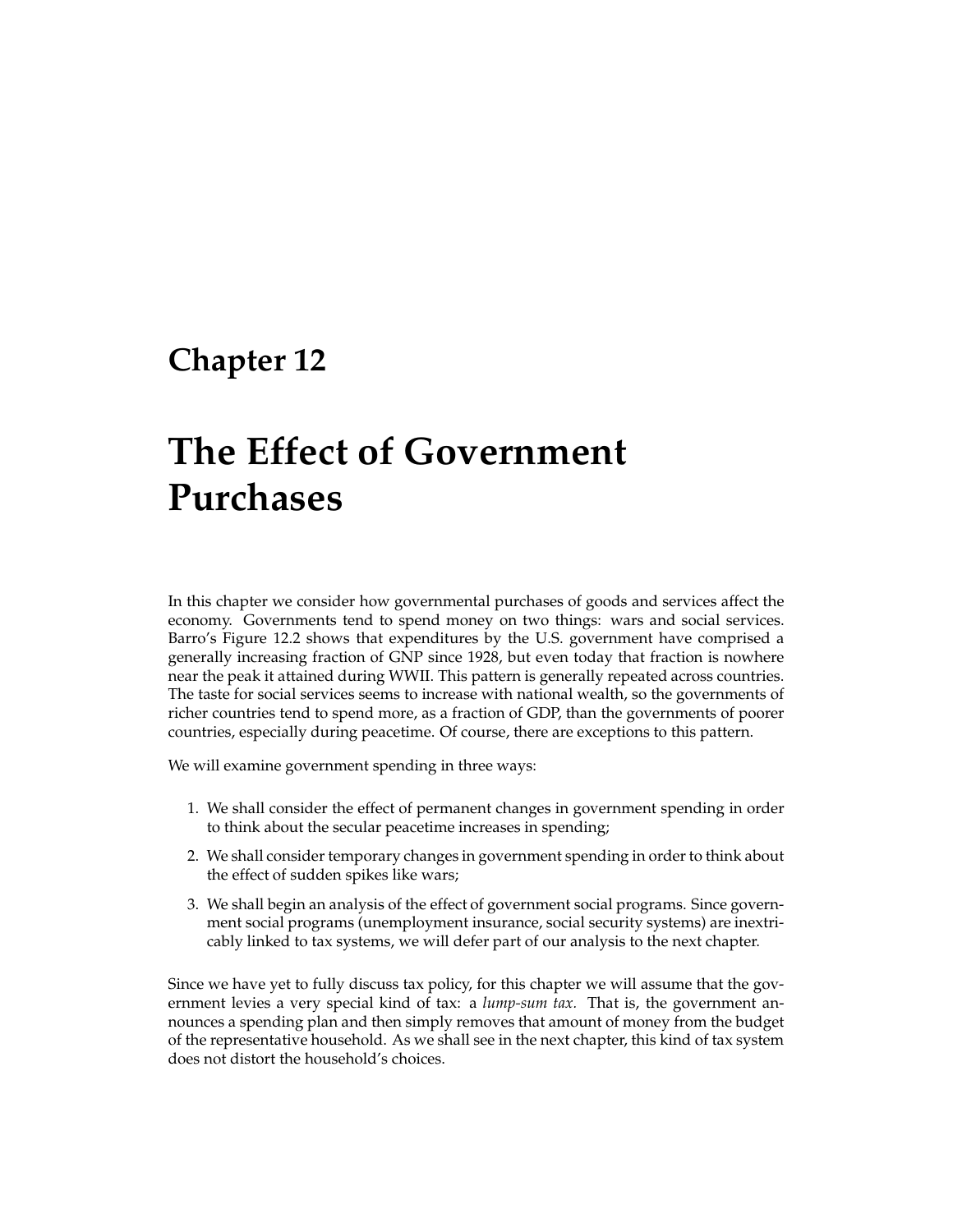In the Barro textbook, the government budget constraint, in addition to lump sum taxes, also contains fiat currency. In this chapter we will assume that the government does not use the printing press to finance its purchases. In later chapters (especially Chapter 18) we will examine this effect in much greater detail.

# **12.1 Permanent Changes in Government Spending**

Assume that the government announces a permanent level of government spending,  $G$ , to be levied each period. What is the role of these government expenditures? The government provides *productive* services, such as a court system for enforcing contracts and an interstate highway system for quickly and cheaply transporting goods. The government also provides *consumption* services such as public parks and entertainment spectacles such as trips to the moon and congressional hearings. We focus on the first role.

How should we model the productive services provided by the government? We shall analyze a model under two assumptions:

- 1. Government spending at some constant rate  $\phi$ ,
- 2. The effect of government spending  $G$  is augmented by the level of capital,  $K_t$ , so output *Y* increases by the amount  $\phi G K_t$ .

In the first case, \$100 of government spending increases output by  $100\phi$  regardless of the current level of capital, while in the second case, the same \$100 boosts output much more in nations with more capital.

The representative household lives forever and has preferences over consumption streams  $\{C_t\}_{t=0}^\infty$  given by:

$$
V(\{C_t\}_{t=0}^{\infty}) = \sum_{t=0}^{\infty} \beta^t U(C_t).
$$

Where  $U' > 0$  and  $U'' < 0$ . Here  $0 < \beta < 1$  reflects impatience. In addition, to keep the algebra nice, we will say that:

$$
\beta = \frac{1}{1+\rho}.
$$

Here  $\beta$  is the discount factor and  $\rho$  the discount rate.

The household has access to a productive technology mapping capital  $K_t$  into *private* output  $Y_t^P$  of:

$$
Y_t^P = K_t^\alpha.
$$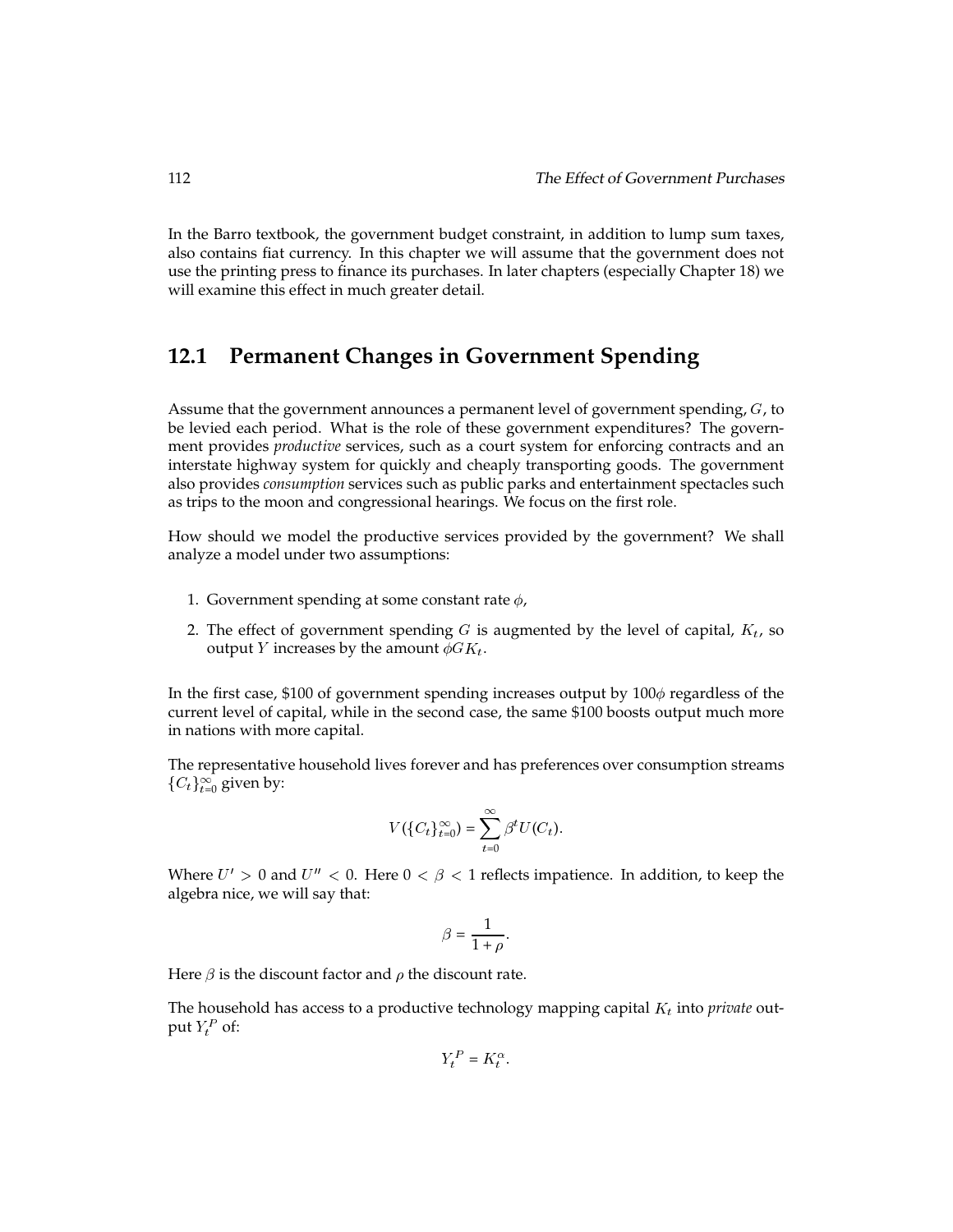Total output (and hence income) of the household will be the sum of private output and government-augmented output,  $Y_t^{G}$ . Government augmented output will take on one of two values:

$$
Y_t^G = \phi G, \text{ or:}
$$

$$
(12.2) \t\t Y_t^G = \phi G K_t.
$$

Equation (12.1) corresponds to the case of government spending affecting total output the same amount no matter what the level of capital. Equation (12.2) corresponds to the case of government spending affecting total output more when the level of capital is high. We shall examine the effect of  $G$  on capital accumulation, aggregate output and consumption under both of these assumptions.

The household must split total income  $Y_t = Y_t^P + Y_t^G$  into consumption  $C_t$ , investment  $I_t$ and *payments to the government* of G. Recall that we assumed the government would simply levy lump-sum taxes. Now we are using that assumption. The household's resource constraint is thus:

$$
(12.3) \tCt + It + G \leq Yt.
$$

Finally, there is a law of motion for the capital stock  $K_t$ . Each period, a proportion  $\delta$  of the capital stock vanishes due to physical depreciation, so only the remaining  $(1-\delta)$  proportion survives into the next period. In addition, capital may be augmented by investment. Thus capital evolves according to:

(12.4) 
$$
K_{t+1} = (1 - \delta)K_t + I_t.
$$

We assume that the representative household begins life with some initial stock of capital  $K_0 > 0.$ 

We are interested in writing  $C_t$  as a function of next period's capital stock  $K_{t+1}$ . Combining equations (12.3) and (12.4) gives:

(BC1) 
$$
C_t = K_t^{\alpha} + (1 - \delta)K_t - K_{t+1} - G + \phi G, \text{ or:}
$$

(BC2)  $C_t = K_t^{\alpha} + (1 - \delta)K_t - K_{t+1} - G + \phi G K_t.$ 

The differences between the two equations arises from which version of the government technology we use, equation (12.1) or (12.2).

#### **Analysis with Equation (BC1)**

Let us begin our analysis with the first version of the government spending technology, equation (12.1). Thus we are using as the relevant budget constraint equation (BC1). The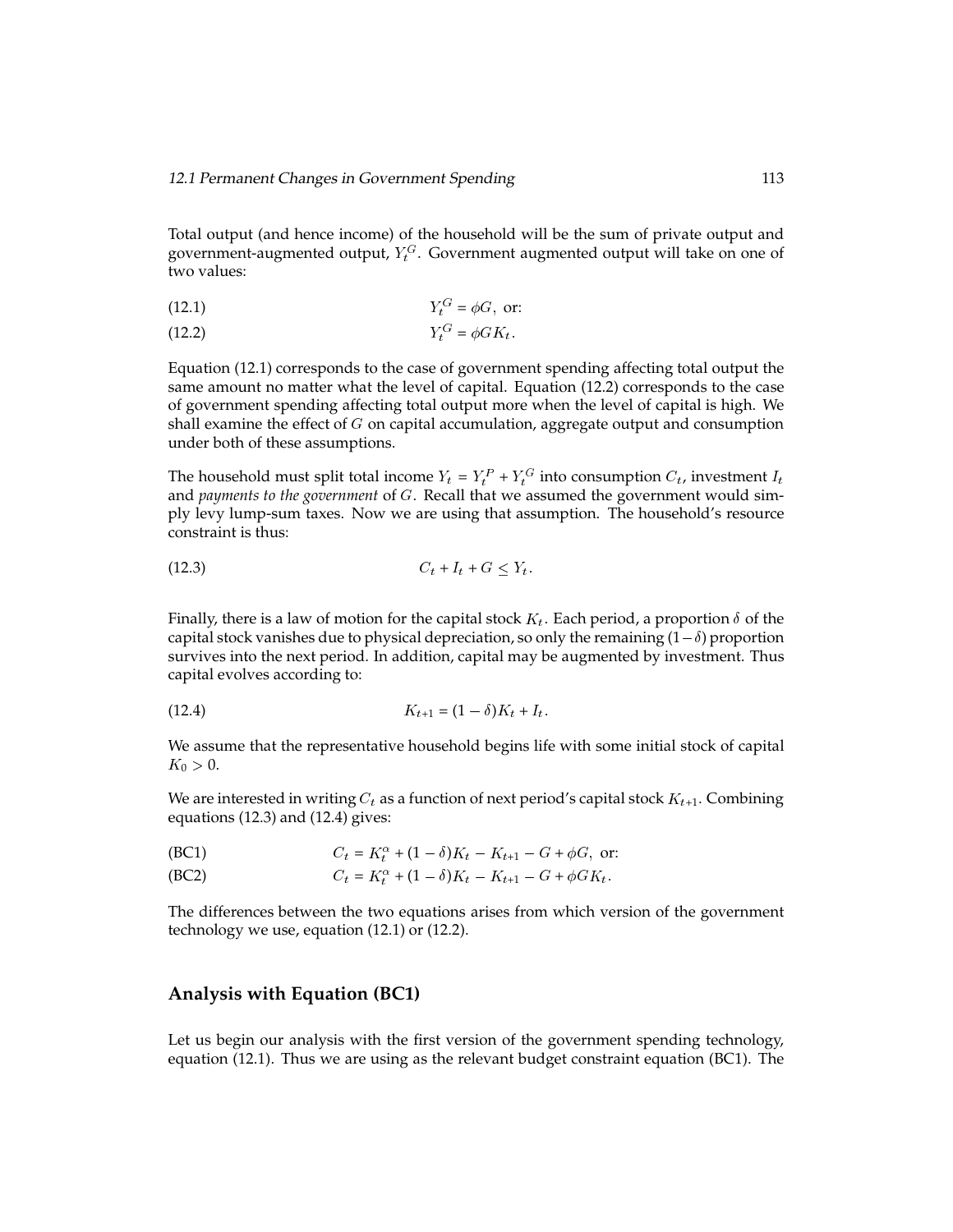household's problem becomes:

$$
\max_{\{K_{t+1}\}_{t=0}^{\infty}} \sum_{t=0}^{\infty} \beta^t U\left[K_t^{\alpha} + (1-\delta)K_t - K_{t+1} - (1-\phi)G\right].
$$

We take first-order conditions with respect to the choice of next period's capital  $K_{i+1}$  in some typical period *j*. Remember that  $K_{j+1}$  appears in two periods, *j* and *j* + 1:

$$
\beta^{j}U'(C_{j})[-1] + \beta^{j+1}U'(C_{j+1})\left[\alpha K_{j+1}^{\alpha-1} + 1 - \delta\right] = 0.
$$

For all  $j = 0, 1, \ldots, \infty$ . Here  $C_j$  is given by equation (BC1) above. Simplifying produces:

(12.5) 
$$
U'(C_j) = \beta U'(C_{j+1})[\alpha K_{j+1}^{\alpha-1} + 1 - \delta].
$$

For simplicity (and as in other chapters) we choose not to solve this for the transition path from the initial level of capital  $K_0$  to the steady state level  $K_{ss}$ , and instead focus on characterizing the steady state. At a steady state, by definition the capital stock is constant:

$$
K_t = K_{t+1} = K_{ss}
$$

As a result:

$$
C_t = C_{t+1} = C_{ss}, \text{ and:}
$$
  

$$
I_t = I_{t+1} = I_{ss} = \delta K_{ss}.
$$

Equation (12.5) at the steady-state becomes:

$$
U'(C_{\rm ss}) = \beta U'(C_{\rm ss}) [\alpha K_{\rm ss}^{\alpha-1} + 1 - \delta].
$$

Simplifying, and using the definition of  $\beta$  as  $1/(1 + \rho)$  produces:

$$
1 + \rho = \alpha K_{ss}^{\alpha - 1} + 1 - \delta.
$$

We now solve for the steady-state capital level:

$$
K_{\rm ss} = \left(\frac{\alpha}{\rho + \delta}\right)^{\frac{1}{1-\alpha}}.
$$

Notice immediately that, under this formulation of government spending the steady state capital level is independent of government spending. As we shall see in the next chapter, this is a direct consequence of the lump-sum tax technology. If the government had to use a distortionary tax,  $K_{ss}$  would be affected by  $G$ .

Given  $K_{ss}$ , it is easy to calculate the other variables that the household controls: steadystate private income,  $Y_{ss}^{F}$ , consumption  $C_{ss}$ , and investment,  $I_{ss}$ . From the technology, we know that  $Y^P = K^{\alpha}$ , so:

$$
Y_{\rm ss}{}^P = K_{\rm ss}{}^{\alpha}
$$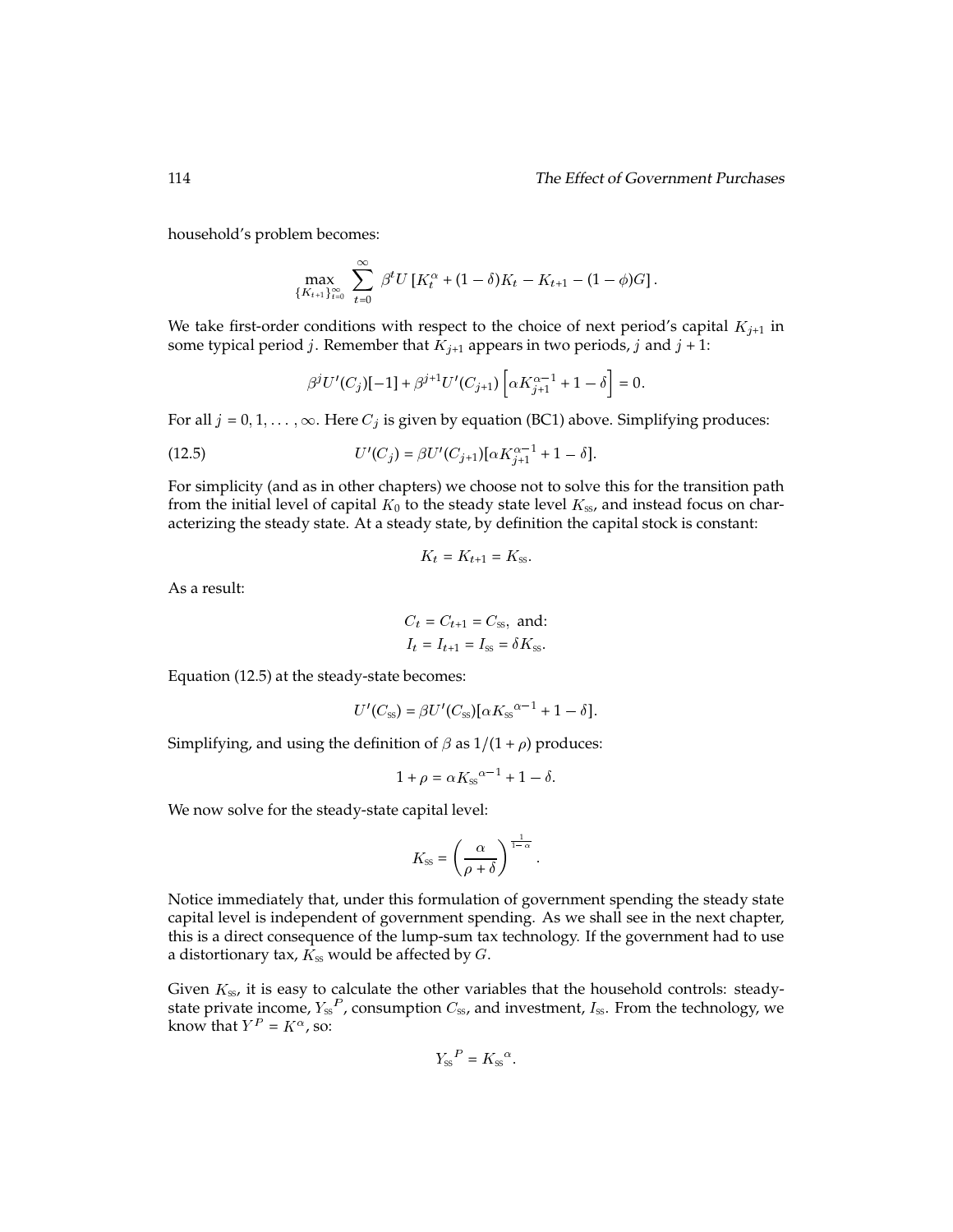Total output (GDP) is private output  $Y^P$  plus government output  $Y^G$ , or:

$$
Y_{\rm ss} = K_{\rm ss}{}^{\alpha} + \phi G.
$$

Consumption is, in this case, determined by the budget constraint equation (BC1). At the steady-state, then:

$$
C_{ss} = K_{ss}^{\alpha} + (1 - \delta)K_{ss} - K_{ss} - (1 - \phi)G.
$$

We can simplify this to produce:

$$
C_{\rm SS} = K_{\rm SS}{}^{\alpha} - \delta K_{\rm SS} - (1 - \phi)G.
$$

At the steady-state, the household must be investing just enough in new capital to offset depreciation. Substituting into the law of motion for capital provides:

$$
I_{\rm ss} = \delta K_{\rm ss}
$$

Now we are ready to determine the effect of government spending on total output, consumption and the capital level. When we think about changing  $G$  we are comparing two different steady states. Thus there may be short-term fluctuations immediately after the government announces its new spending plan, but we are concerned here with the longrun effects.

Notice immediately that:

$$
\frac{dK_{\rm ss}}{dG} = 0,
$$

(12.7) 
$$
\frac{dY_{\text{ss}}}{dG} = \frac{d}{dG}(Y^P + Y^G) = \phi, \text{ and:}
$$

(12.8) 
$$
\frac{dC_{\rm ss}}{dG} = -(1 - \phi)G.
$$

That is, total output is increasing in G but consumption is decreasing in G if  $\phi < 1$ . Thus  $\phi$  < 1 is an example of *crowding out*. Think of it this way: the government spends \$1000 on a new factory, which produces  $1000\phi$  units of new output. The household pays the \$1000 in taxes required to construct the new factory, does not alter its capital level and enjoys the extra output of 1000 $\phi$  as consumption. If  $\phi < 1$  the household has lost consumption. Thus output has increased and consumption has decreased.

Why do we automatically assume that  $\phi < 1$ ? This is equivalent to saying that the government is worse at building factories than the private sector. The government may be the only institution that can provide contract enforcement, police and national defense, but long history has shown that it cannot in general produce final goods as effectively as the private sector.

One final note before we turn our attention to the effect of production augmenting government spending. Government transfer payments, in which the government takes money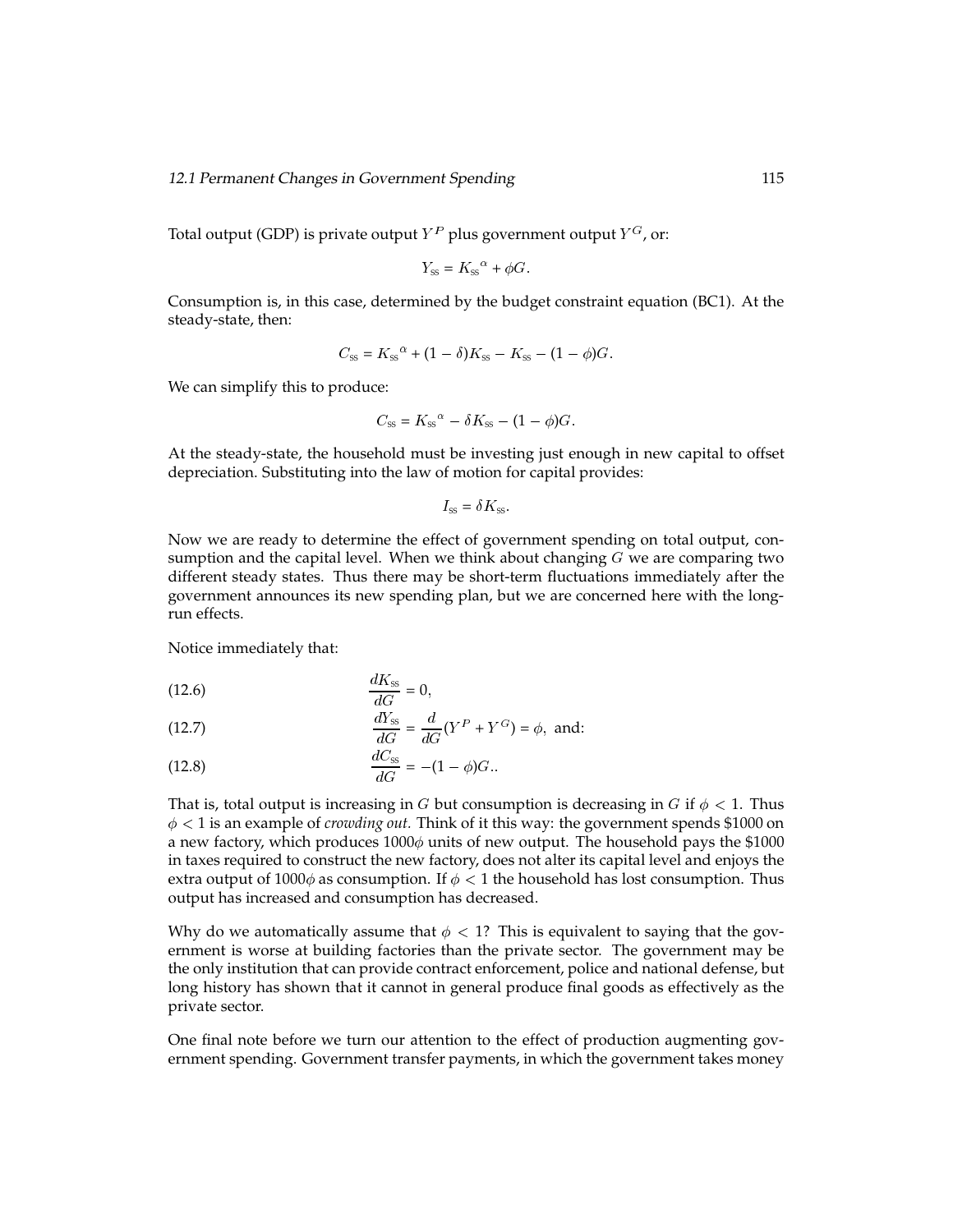from one agent and gives it to another, fit nicely into this category of expenditure. Transfer payments have absolutely no productive effects, and the government institutions required to administer the transfer payments systems will prevent the perfect transmission of money from one agent to another. Since we are working with a representative consumer, transfer payments appear as taxes which are partially refunded.

#### **Analysis with Equation (BC2)**

Now let us consider the effect of government spending whose benefits are proportional to capital stock. We will use precisely the same analysis as before. except that now consumption  $C_t$  as a function of capital  $K_t$  and  $K_{t+1}$  and government spending G will be given by equation (BC2) above.

The household's problem becomes:

$$
\max_{\{K_{t+1}\}_{t=0}^{\infty}} \sum_{t=0}^{\infty} \beta^t U\left[K_t^{\alpha} + (1-\delta + \phi G)K_t - K_{t+1} - G\right].
$$

We take first-order conditions with respect to the choice of next period's capital stock  $K_{j+1}$ in some typical period j. Remember the trick with these problems:  $K_{j+1}$  appears twice in the maximization problem, first negatively in period j and then positively in period  $j + 1$ :

$$
\beta^j U'(C_j)[-1] + \beta^{j+1} U'(C_{j+1}) \left[ \alpha K_{j+1}^{\alpha-1} + 1 - \delta + \phi G \right] = 0.
$$

For all  $j = 0, 1, \ldots, \infty$ .  $C_j$  is given by equation (BC2). Simplifying produces:

(12.9) 
$$
U'(C_j) = \beta U'(C_{j+1})[\alpha K_{j+1}^{\alpha-1} + 1 - \delta + \phi G].
$$

Compare this with the previous simplified first-order condition, equation (12.5) above. Notice that in equation (12.5) the government spending term  $G$  does not appear. Here it does. This should alert us immediately that something new is about to happen. As before, we assume a steady state and characterize it. At the steady state:

$$
U'(C_{\rm ss}) = \beta U'(C_{\rm ss}) [\alpha K_{\rm ss}^{\alpha-1} + 1 - \delta + \phi G].
$$

Using our definition of  $\beta$  as  $1/(1 + \rho)$  this becomes:

$$
1 + \rho = \alpha K_{ss}^{\alpha - 1} + 1 - \delta + \phi G.
$$

Hence the steady-state capital level is:

$$
K_{\rm ss} = \left(\frac{\alpha}{\rho + \delta - \phi G}\right)^{\frac{1}{1-\alpha}}.
$$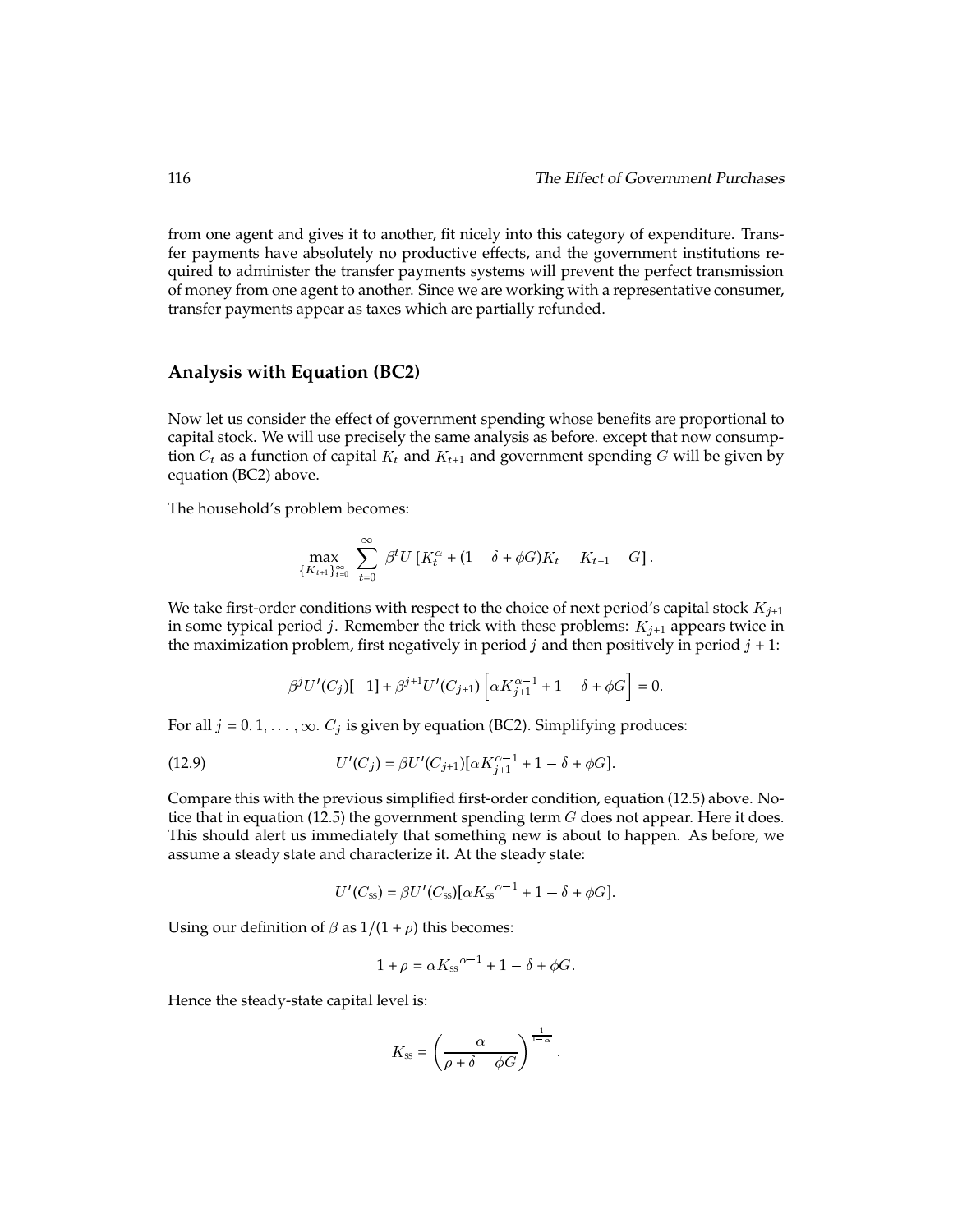Notice immediately that, under this formulation of government spending the steady-state capital level is increasing in government spending. If the government were forced to finance its spending with a distortionary tax this result might not go through.

Given the steady-state capital level, it is easy to calculate the steady-state levels of total output  $Y_{ss}$ , consumption  $\bar{C}_{ss}$  and investment,  $I_{ss}$ . Since the steady-state capital level,  $K_{ss}$ , is now affected by G, both public output  $Y^G$  and private output  $Y^P$  are in turn affected by G. Given the production function, we see that:

$$
Y_{\rm ss} = K_{\rm ss}^{\alpha} + \phi K_{\rm ss} G.
$$

From the budget constraint equation (BC2) above, we see that the steady state, consumption is:

$$
C_{ss} = K_{ss}^{\alpha} - \delta K_{ss} - (1 - \phi K_{ss})G.
$$

As before, the household must be investing just enough to overcome depreciation, to keep the capital level constant:

$$
I_{\rm ss} = \delta K_{\rm ss}
$$

Now we can reconsider the effect of government spending on total output, consumption and the capital level. Some of these derivatives are going to be fairly involved, but if we break them down into their constituent pieces they become quite manageable.

Begin by defining:

$$
X \equiv \frac{\alpha}{\rho + \delta - \phi G}.
$$

Note that:

$$
\frac{dX}{dG} = \frac{\phi}{\rho + \delta - \phi G} X.
$$

The steady-state capital stock is:

$$
K_{\rm SS} = X^{\frac{1}{1-\alpha}},
$$

so the derivative of the steady-state capital stock with respect to  $G$  is:

$$
\frac{dK_{\rm ss}}{dG} = \frac{1}{1-\alpha} X^{\frac{1}{1-\alpha}-1} \frac{dX}{dG}.
$$

Plugging in  $dX/dG$  yields:

(12.10)  
\n
$$
\frac{dK_{\rm ss}}{dG} = \frac{1}{1-\alpha} X^{\frac{1}{1-\alpha}-1} \frac{\phi}{\rho+\delta-\phi G} X
$$
\n
$$
= \frac{1}{1-\alpha} \frac{\phi}{\rho+\delta-\phi G} X^{\frac{1}{1-\alpha}}
$$
\n
$$
= \frac{1}{1-\alpha} \frac{\phi}{\rho+\delta-\phi G} K_{\rm ss}.
$$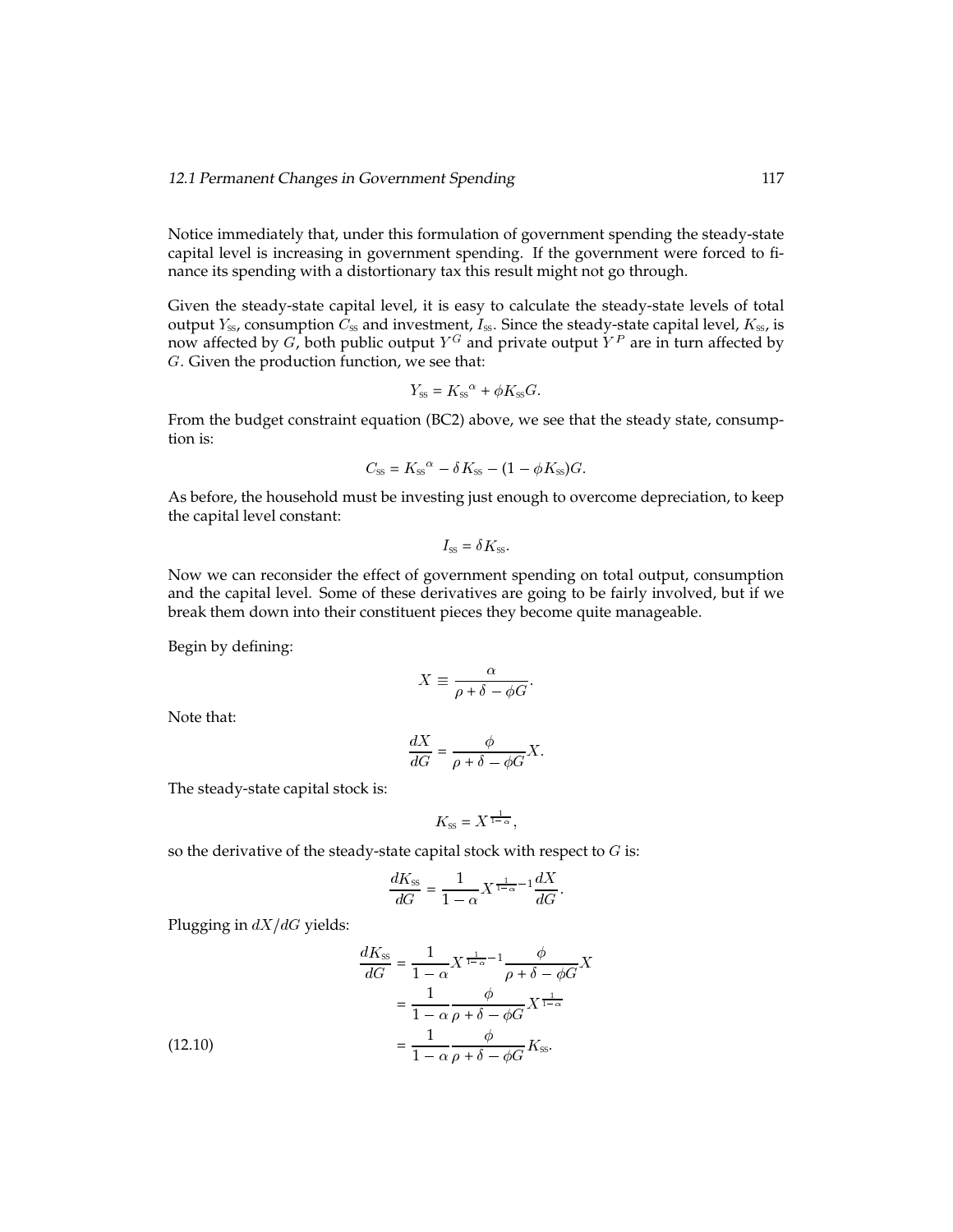Armed with this result we can tackle the other items of interest. First, consider the effect of increased spending on aggregate output:

$$
\frac{dY_{ss}}{dG} = \frac{d}{dG}(Y_{ss}^{P} + Y_{ss}^{G})
$$
\n
$$
= \frac{d}{dG}(K_{ss}^{\alpha} + \phi G K_{ss})
$$
\n
$$
= \alpha K_{ss}^{\alpha - 1} \frac{dK_{ss}}{dG} + \phi G \frac{dK_{ss}}{dG}
$$
\n
$$
= \alpha K_{ss}^{\alpha - 1} \frac{1}{1 - \alpha} \frac{\phi}{\rho + \delta - \phi G} K_{ss} + \phi G \frac{1}{1 - \alpha} \frac{\phi}{\rho + \delta - \phi G} K_{ss}
$$
\n
$$
= \frac{1}{1 - \alpha} \frac{\phi}{\rho + \delta - \phi G} [\alpha K_{ss}^{\alpha} + \phi G K_{ss}]
$$
\n(12.11)\n
$$
= \frac{1}{1 - \alpha} \frac{\phi}{\rho + \delta - \phi G} [\alpha Y_{ss}^{P} + Y_{ss}^{G}].
$$

Compare the effect of government spending on aggregate output here with the effect of government spending on aggregate output when government spending simply augments output directly, equation (12.7) above. Notice that while previously every dollar of government spending translated into  $\phi$  dollars of extra output no matter what the output level, now government spending is more productive in richer economies.

Finally, we turn our attention to consumption. Recall that before, for  $\phi < 1$ , consumption decreased as government spending increased, that is, consumption was crowded out. Now we shall see that, while consumption may be crowded out, it will not necessarily be crowded out. In fact, in rich economies, increases in government spending may increase consumption. Once again, this result will hinge to a certain extent on the assumption of a perfect tax technology. Begin by writing consumption as:

(12.12) 
$$
C_{ss} = K_{ss}^{\alpha} - \delta K_{ss} - G + \phi G K_{ss}, \text{ so:}
$$

$$
\frac{dC_{ss}}{dG} = \frac{d}{dG}(K_{ss}^{\alpha} + (\phi G - \delta)K_{ss} - G)
$$

$$
= \alpha K_{ss}^{\alpha - 1} \frac{dK_{ss}}{dG} + (\phi G - \delta) \frac{dK_{ss}}{dG} + \phi K_{ss} - 1
$$

$$
= \alpha K_{ss}^{\alpha - 1} \frac{1}{1 - \alpha} \frac{\phi}{\rho + \delta - \phi G} K_{ss} + (\phi G - \delta) \frac{1}{1 - \alpha} \frac{\phi}{\rho + \delta - \phi G} K_{ss} + \phi K_{ss} - 1
$$

$$
= \frac{1}{1 - \alpha} \frac{\phi}{\rho + \delta - \phi G} [\alpha K_{ss}^{\alpha} + (\phi - \delta)K_{ss}] + \phi K_{ss} - 1.
$$

The first two terms are certainly positive. The question is, are they large enough to outweigh the  $-1$ ? Even if  $\phi < 1$ , for large values of G this may indeed be the case.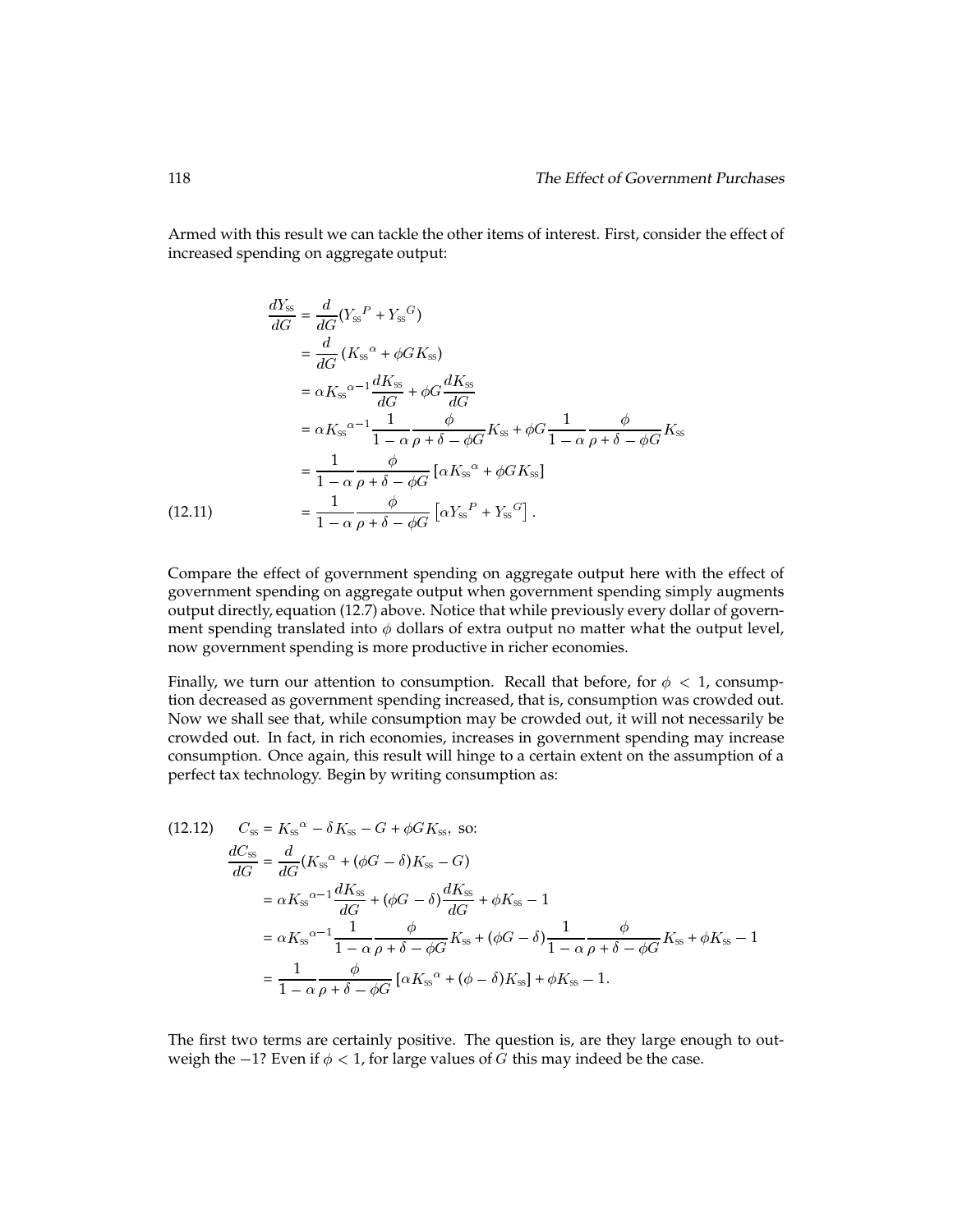#### **Increasing Returns to Scale and Government Spending**

Thus we have seen that the effect of government spending depends crucially on assumptions about how it is transformed into output. In the next chapter we will also see that it depends on how the government raises the revenue it spends.

Our second assumption about technology, embodied in equation (BC2), generated some exciting results about government spending. It seems that, if the world is indeed like the model, there is a potential for governments to provide us with a free lunch. Take a closer look at equation (12.2). If we assumed that the representative household controlled G directly (through representative government, for example) what level would it choose? Ignore the dynamics for a moment and consider the household's consumption  $C^a$  given that it has chosen some level of  $G$  and  $K$ :

$$
C^a \equiv C(K, G) = K^{\alpha} + \phi G K - \delta K - G.
$$

Now suppose the household doubles its inputs of  $K$  and  $G$ , so it is consuming some amount  $C^b$ :

$$
C^b \equiv C(2K, 2G) = 2^{\alpha} K^{\alpha} + 4\phi GK - 2\delta K - 2G.
$$

For sufficiently large values of  $G$  and  $K$  it is easy to see that:

$$
C^b > 2C^a.
$$

In other words, by doubling  $G$  and  $K$ , the representative household could more than double net consumption. This is the standard free lunch of increasing returns to scale, in this case jointly in  $K$  and  $G$ . In the real world, are there increasing returns to scale jointly in government spending and capital? In certain areas this is almost certainly true. For example, by providing sewage and water-treatment services the government prevents epidemics and lowers the cost of clean water to consumers. This is a powerful direct benefit. This direct benefit is increasing in the population concentration (a small village probably would do fine with an outhouse, while 19th-century Chicago was periodically decimated by Cholera epidemics before the construction of the sanitary canal), and in turn encourages greater capital accumulation. No one business or household in 18th century Chicago would have found it worthwhile to build a sewage system, so it would have been difficult for private enterprise alone to have provided the improvements. Furthermore, since the Chicago sewage system depends in large measure on the Sanitary Canal, which had to be dug across previously-private land, it may have been impossible to build without the power of eminent domain.<sup>1</sup>

Unfortunately, there are few such clear-cut cases of increasing returns to scale combined with the requirement of government power. Why should a city government construct a stadium to lure sports teams? To build it, the government has to tax citizens who may experience no direct or indirect benefit.

<sup>1</sup>For more information on Chicago's sewer works, see Robin L. Einhorn, *Property Rules: Political Economy in Chicago, 1833-1872.*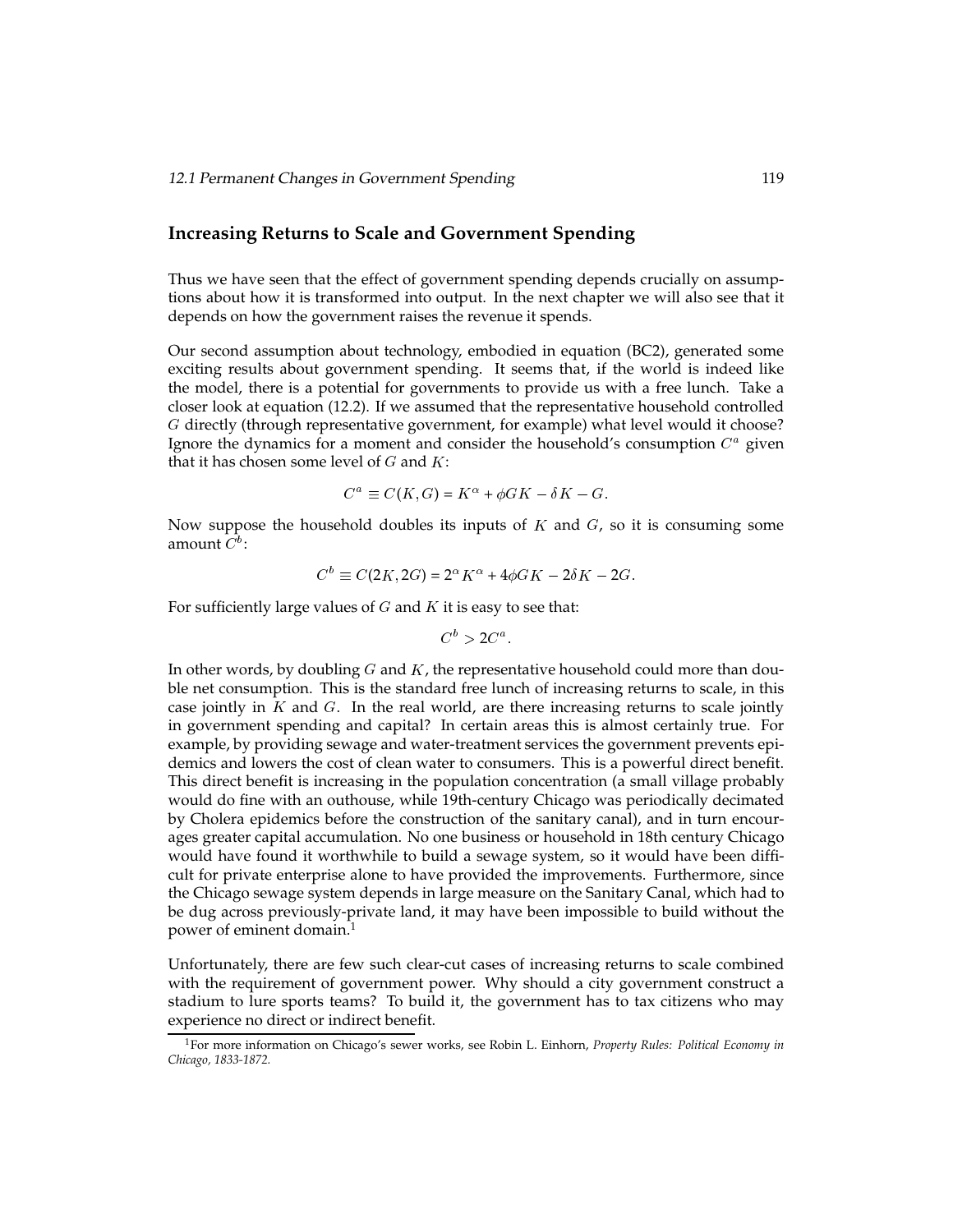#### **Transitions in the Example Economies**

We have so far ignored the problem of *transitions* in order to concentrate on steady-state behavior. But transition dynamics, describing the path that capital, consumption and the interest rate take as an economy transitions from low capital to the steady state capital level can be extremely interesting. In this subsection we will study transition dynamics by numerically simulating them on a computer.

Consider an example economy in which  $G = 0.4$ ,  $\phi = 0.1$ ,  $\alpha = 0.25$ ,  $\rho = 0.075$ ,  $\delta = 0.1$  and  $\beta = 1/(1 + \rho)$ . Using the technology from equation (BC1), the steady-state capital level is  $K_{\rm ss}$  = 1.6089, using the better technology from equation (BC2), the steady-state capital level is  $K_{\rm ss}$  = 2.2741. Notice that, since  $G = 0.4$ , government spending as a fraction of output in these example economies is 0:3436 and 0:3033, respectively.

What happens if we endow the representative consumer with an initial capital stock  $K_0 =$ 0:03, which is far below the eventual steady-state level? We know generally that there will be growth to the steady-state, but little more.

The evolution of the capital stock under both assumptions about the government spending technology is plotted in Figure (12.1). The solid line gives the evolution with the highreturn government spending technology (that is, equation (BC2)), while the dotted line gives the evolution with the low-return technology (that is, equation (BC1)). Notice that the economy based on equation (BC2) is initially poorer and slower-growing than the other economy. This is because, at low levels of capital, government spending is not very productive and is a serious drag on the economy. As capital accumulates and the complementarities with government spending kick in, growth accelerates and the economy based on equation (BC2) surpasses the economy based on equation (BC1).

In the same way, the time path of consumption is plotted in Figure (12.2). Finally, the real interest rate in these economies is plotted in Figure (12.3). For more about how to calculate the real interest rate in these models, please see the next section.

### **The Real Interest Rate**

Now we turn our attention to the effect of permanent changes in government spending on the equilibrium real interest rate in this model. Recall that in infinite-horizon capital accumulation models, like the one we are studying here, it usual to assume there is a closed economy, so the representative household does not have access to a bond market. In this setting, the equilibrium interest rate becomes the interest rate at which the household, if offered the opportunity to use a bond market, would not do so. In other words, there is, as usual, no net borrowing or lending in a closed economy. We will refer to this condition as a market-clearing condition in the bond market, or simply market-clearing for short.

We shall see that, during the transition period while capital is still being accumulated, the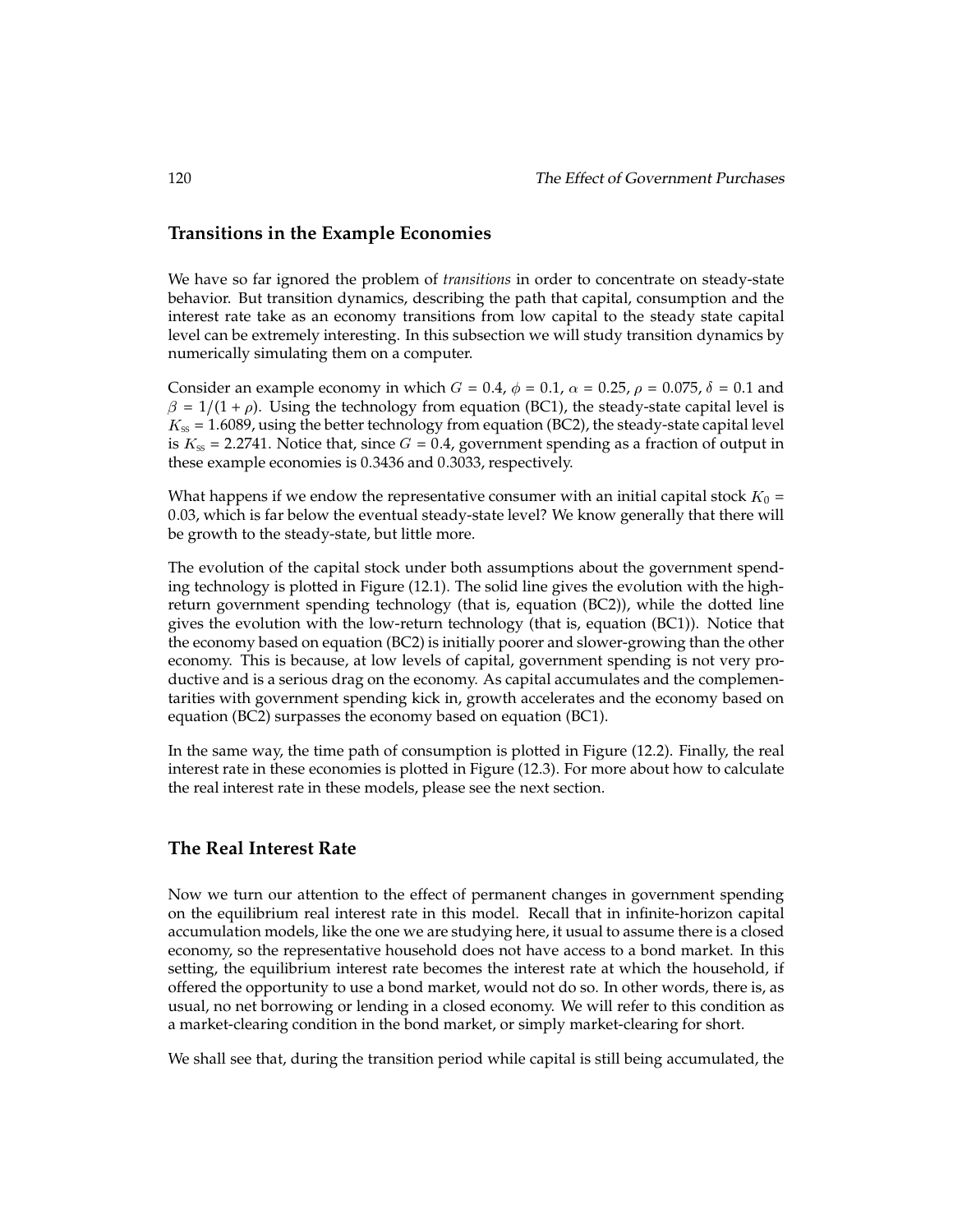

Figure 12.1: Evolution of capital stock. The solid line gives  $K_t$  assuming that government purchases affect output as in equation (BC2) and the dotted line assuming they affect output as in equation (BC1).



Figure 12.2: Time path of consumption. The solid line gives  $C_t$  assuming that government purchases affect output as in equation (BC2) and the dotted line assuming they affect output as in equation (BC1).



Figure 12.3: Time path of interest rates. The solid line gives  $r_t$  assuming that government purchases affect output as in equation (BC2) and the dotted line assuming they affect output as in equation (BC1).

interest rate is decreasing in the capital stock. At the steady state, however, when consump-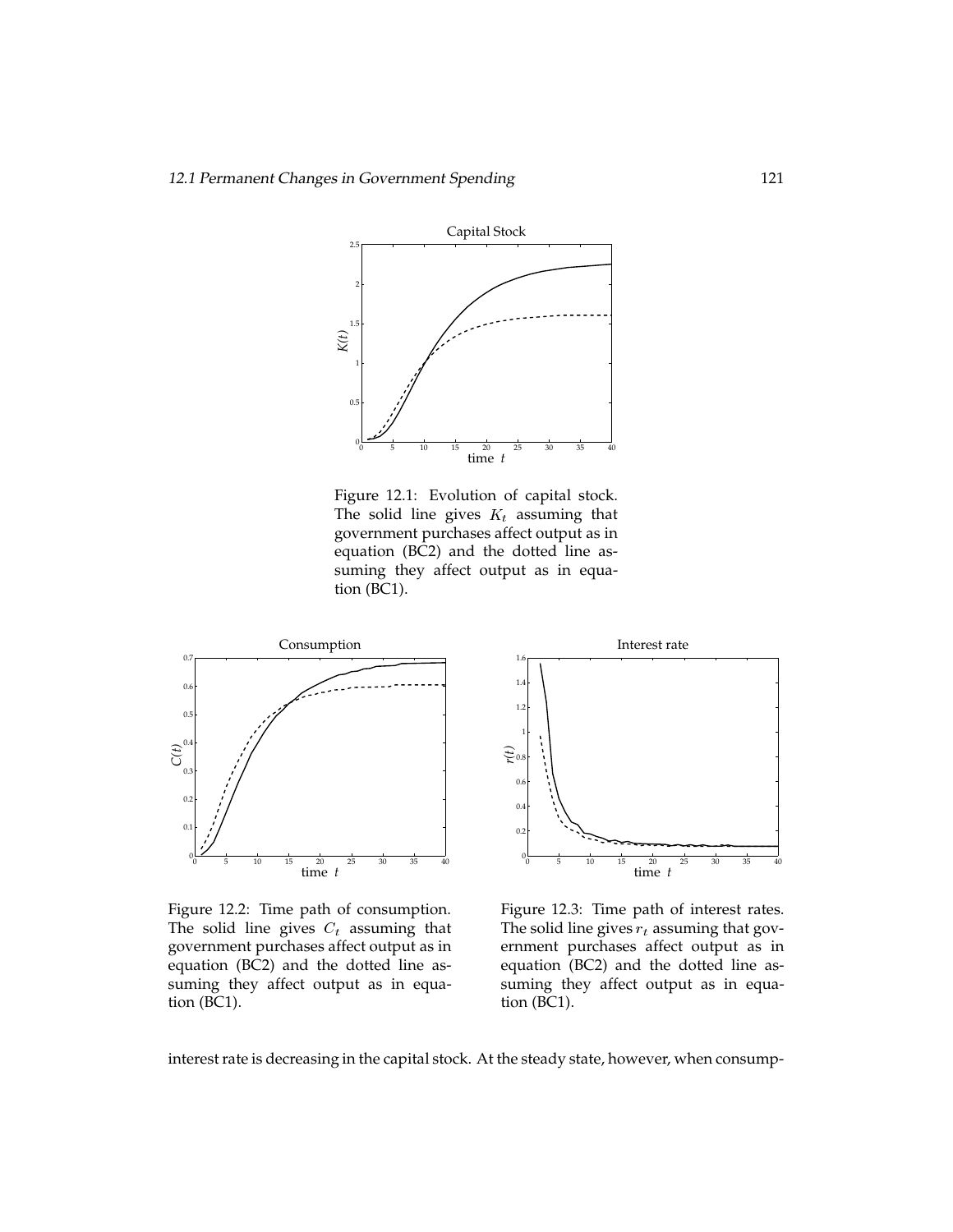tion is constant, the equilibrium interest rate will just be  $\rho$ , the discount rate. Because permanent changes in government spending lead eventually to a new steady-state, at which consumption is constant, permanent changes in the level of government spending will not affect the equilibrium interest rate at the steady state.

The easy way to see this is to notice that if the representative household has some endowment stream  $\{e_t\}_{t=0}^\infty$ , and the interest rate satisfies:

$$
1 + r_t = \frac{1}{\beta} \frac{U'(C_t = e_t)}{U'(C_{t+1} = e_{t+1})},
$$

then there will be no net borrowing or lending across periods. In our case the endowment stream  $\{e_t\}_{t=0}^\infty$  is the result of a capital accumulation process which eventually reaches a steady state at which  $e_t = e_{t+1} = e_{ss}$ . Hence at a steady-state:

$$
1 + r_{ss} = \frac{1}{\beta} \frac{U'(C_{ss})}{U'(C_{ss})} = \frac{1}{\beta} = 1 + \rho, \text{ so:}
$$
  

$$
r_{ss} = \rho.
$$

No matter what the eventual steady-state level of capital, at the steady-state consumption becomes smooth, which forces the equilibrium interest rate to the discount rate. If  $r_{ss} > \rho$ the household would wish to save on the bond market (consuming below endowment and thus violating market-clearing) and if  $r_{ss} < \rho$  then then the household would wish to borrow on the bond market (consuming above endowment and again violating marketclearing).

# **12.2 Temporary Changes in Government Spending**

Studying temporary changes in government spending requires studying the transition path of an economy from one steady-state to another and then back again. Imagine an economy of the type we studied in the previous section, in which the government is spending some low but constant amount  $G_0$  each period. As time goes forward, the capital stock and consumption converge to their steady-state levels and the real interest rate converges to the discount rate. Suddenly the government must fight an expensive war. Government spending shoots up to some high level  $G_1$  for a relatively short period of time. During the war, the capital stock will begin to transition to the steady-state implied by the new spending level  $G_1$ . Since wars tend to be short it may never get there. When the war is over, government spending drops to its accustomed pre-war level of  $G_0$ , and the capital stock slowly returns from wherever it was when the war ended to the old steady-state.

Analytically determining the trajectories of capital, consumption and the interest rate under temporary shifts in government spending is beyond the scope of this chapter. However, we can easily simulate them numerically, using precisely the same techniques we did to study the growth experience of economies.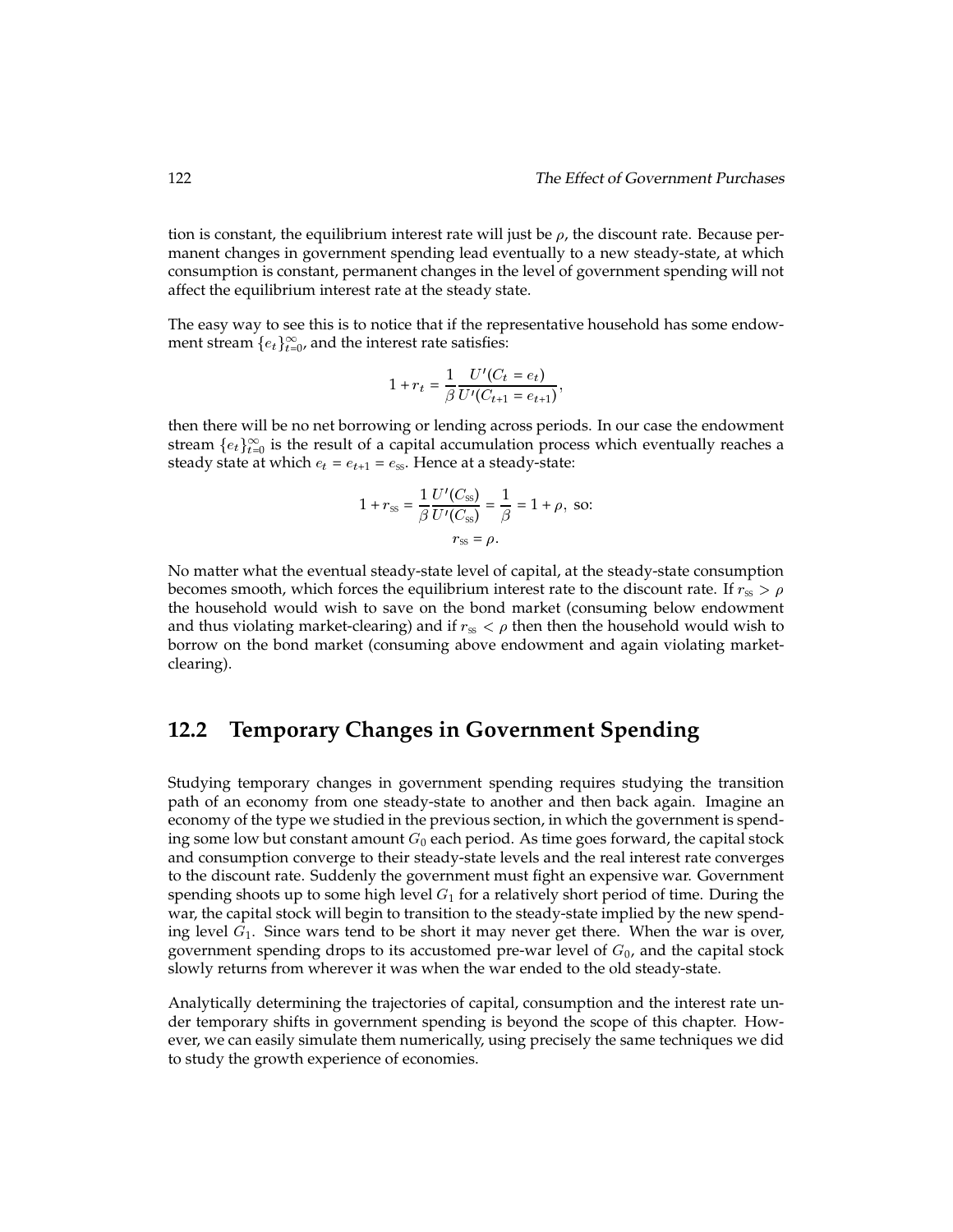All of the figures that follow make the following assumptions: That in periods 1-5 the economy is at its pre-war steady-state, that in periods 6-15 the economy is in a war, with increased government spending, and in periods 16-30 the economy is back at peace. During the war the economy begins its transition to a war steady-state, but the relatively short duration of the war prevents it from ever reaching that steady-state. After the war the economy transitions slowly back to its pre-war steady-state. We are also assuming that in the last period of peace before the war (period 5) the population learns of the impending war, and that in the last period of the war before peace begins again (period 15) the population learns of the coming peace.

The parameters used here are exactly those used in the section on transitions in the example economies (page 120) above. In addition, the peacetime spending level is  $G_0 = 0$  and the wartime spending level is  $G_1 = 0.4$ .

The evolution of the capital stock under both assumptions about the government spending technology is plotted in Figure (12.4). The solid line gives the evolution with the highreturn government spending technology (that is, equation (BC2)), while the dotted line gives the evolution with the low-return technology (that is, equation (BC1)).



Figure 12.4: Time path of the capital stock before, during and after a war. The solid line gives  $K_t$  assuming that government purchases affect output as in equation (BC2) and the dotted line assuming they affect output as in equation (BC1).

In the same way, the time path of consumption is plotted in Figure (12.5). Finally, the *real interest rate* in these economies is plotted in Figure (12.6). It is surprising to note that sometimes the real interest rate is negative. From the section on the real interest rate (on page 120 above) we know that, given consumption decisions  $C_t$  and  $C_{t+1}$  that  $r_t$  must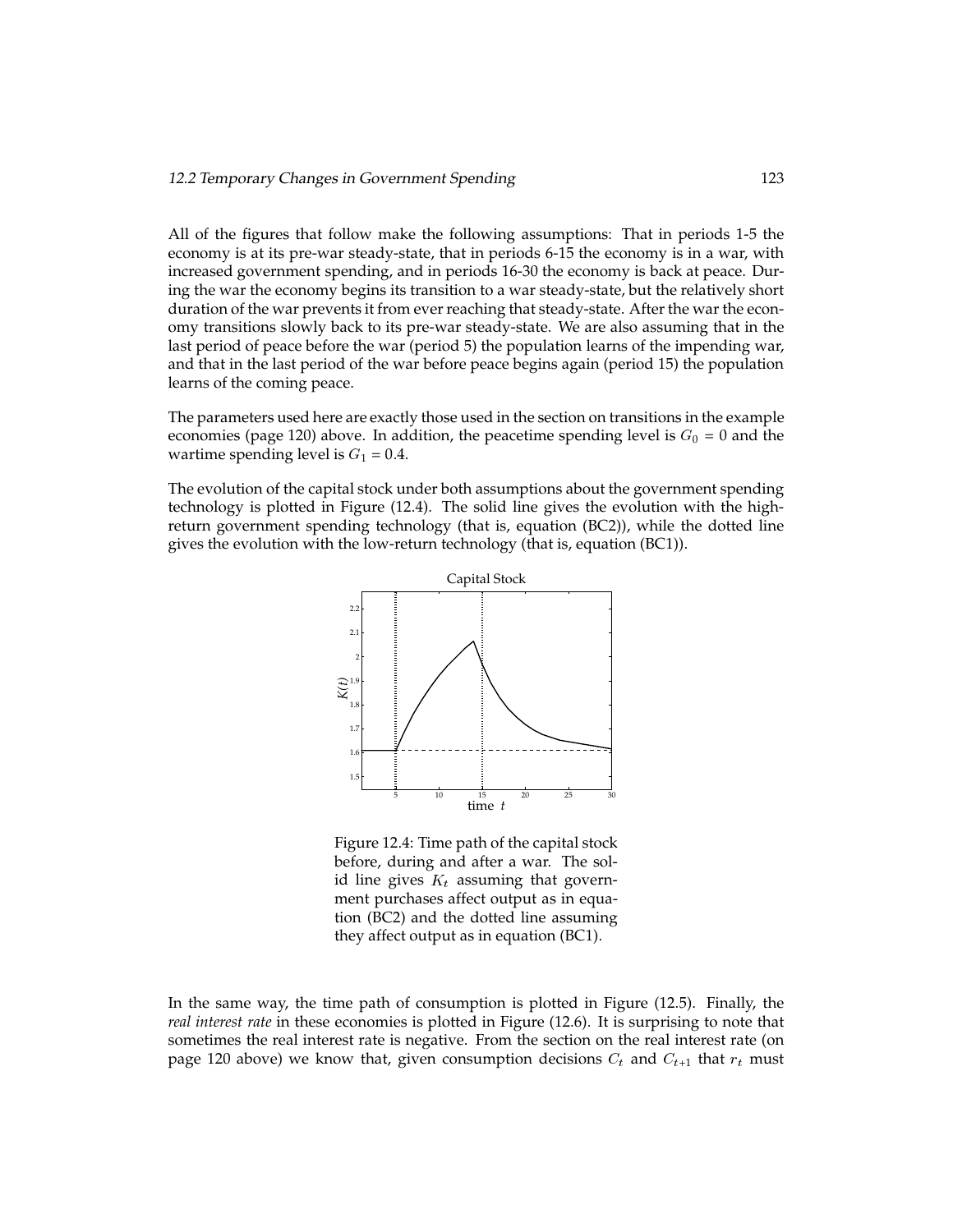satisfy:

$$
r_t = \frac{1}{\beta} \frac{U'(C_t)}{U'(C_{t+1})} - 1.
$$

If  $C_{t+1}$  is quite small relative to  $C_t$ , then  $U^{\prime}(C_{t+1})$  will be large relative to  $U^{\prime}(C_t)$  and  $r_t$  might be negative. A negative real interest rate occurs in precisely those periods in which today's consumption must be high relative to tomorrow's, as in the last period of peacetime before the war, in order to prevent agents from carrying wealth forward into the next period. At the ends of wars, when today's consumption is low relative to tomorrow's (think March, 1945), real interest rates are quite high, to dissuade borrowing.



Figure 12.5: Time path of consumption before, during and after a war. The solid line gives  $C_t$  assuming that government purchases affect output as in equation (BC2) and the dotted line assuming they affect output as in equation (BC1).



Figure 12.6: Time path of the interest rate before, during and after a war. Note the very low interest rates prevalent in the last period before the war and the generally higher interest rates during the war. The solid line gives  $r_t$  assuming that government purchases affect output as in equation (BC2) and the dotted line assuming they affect output as in equation (BC1).

In general, Barro presents evidence that, during wartime, interest rates tend to increase. That fits well with the experience of the second model presented here, the one in which government purchases affect output as in equation (BC2).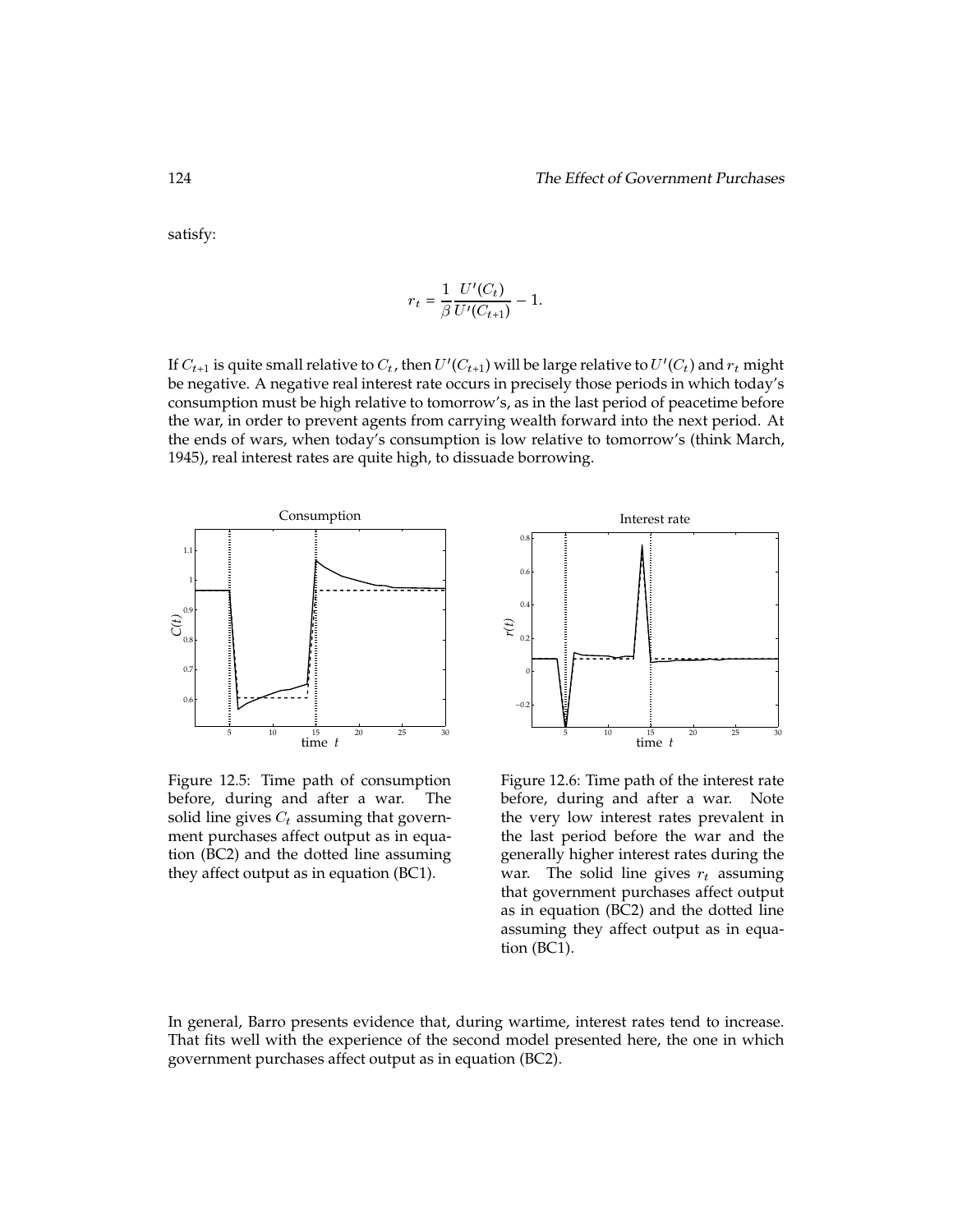# **12.3 Social Security**

The Social Security system is one of the largest components of U.S. government spending. There are some interesting theoretical issues associated with it that are worth examining. Social Security is an old-age pension system, in which young workers pay into a general fund with a *payroll tax* of about 7% of wages and old retirees receive payments from this same general fund. Thus although it maintains the illusion of being a national savings scheme (and many politicians and voters are convinced that it is exactly that) is in fact an *unfunded* or *pay-as-you-go* pension scheme. In an unfunded pension system, payments to retirees are paid for by taxes levied on the current young.

Other countries have adopted *funded* pension schemes, which are essentially forced savings systems. In a funded pension system, young workers are taxed, with the proceeds going to an individual account, invested in some securities (the precise type of investment mix, and whether these investments are under the control of the government or the worker vary from country to country). When workers become old and retire, they draw down their accumulated stock of savings.

Consider a world in which there are two types of agents: Young workers who earn an amount <sup>y</sup> in their working years, and old retirees who earn nothing. This is clearly a vast simplification over reality, since, in particular, the retirement date is exogenous. However, even this simple model will help us think clearly about pension schemes. A generation born in period  $t$  will have preferences over consumption while young  $C_0^t$  and old  $C_1^t$  of:

$$
U(C_0^t, C_1^t) = 2\sqrt{C_0^t} + 2\beta\sqrt{C_1^t}.
$$

Where  $0 < \beta < 1$  reflects a preference for consumption while young.

Each period t there are  $N_t$  new young workers born, each of whom produces y with certainty in their youth. The youth population  $N_t$  evolves as:

$$
N_{t+1} = (1+n)N_t.
$$

There is a bond market which pays a constant, riskless, real interest rate of  $r \geq 0$ , paid "overnight" on savings. Where does this bond market come from? We will not say here, leaving it simply outside of the scope of the model. If you are bothered by this, however, imagine that a certain portion of the population, instead of being workers, are entrepreneurs, who will accept funds from workers, use them as capital in a productive process of some kind, and then use the output from that production to repay the workers (now old) with interest. The interest rate gets set as the result of competition among entrepreneurs for funds.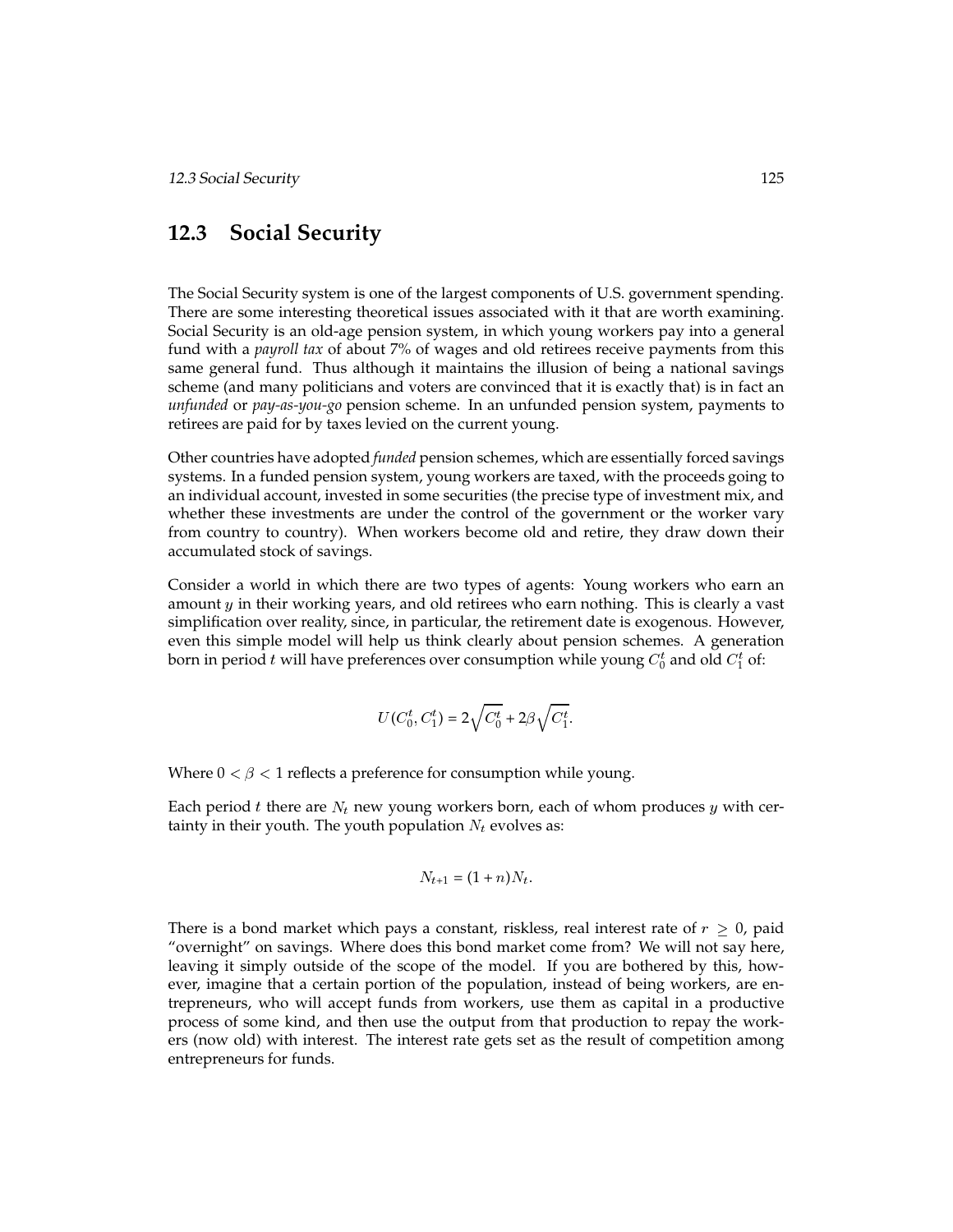#### **Funded Pension Systems**

Begin with an analysis of a funded system. The government levies a *tax rate* of  $\tau$  on young workers' income  $y$ , taking  $\tau y$ . Since the young workers do not affect  $y$ , this is equivalent to a lump-sum tax. The government invests  $\tau y$  on behalf of the young workers, realizes the common real rate of return  $r$  on it, and returns it to the agents when they are retired. In addition, workers of generation t may save an amount  $S_t \geq 0$  in the bond market on their own. Assume that  $\tau$  is small relative to the savings needs of agents. This will prevent them from attempting to set  $S_t < 0$ , and will save us having to check corner conditions.

Given  $\tau$  and  $S_t$ , we can calculate an agent's expected consumption path  $C_0^t, C_1^t$ :

$$
(12.13) \t C_0^t = (1 - \tau)y - S_t
$$

(12.14) 
$$
C_1^t = (1+r)(\tau y + S_t).
$$

Because the government has taken  $\tau y$  from the agent while young, he is left only with (1 –  $\tau$ )y to split between consumption while young and own-savings,  $S_t$ . When old, the agent gets the benefit of both public (government forced) savings  $\tau y$  and private (own) savings  $S_t$ . Consumption while old is merely the total volume of savings times the prevailing gross interest rate  $1 + r$ .

We are now ready to find  $S_t$  for this agent. The agent maximizes  $U(C_0^t, C_1^t)$  where  $C_0^t$  as a function of  $S_t$  is given by equation (12.13) and  $C_1^t$  by equation (12.14). Thus the agent solves:

$$
\max_{S_t} \left\{ 2\sqrt{(1-\tau)y-S_t} + 2\beta\sqrt{(1+r)(\tau y+S_t)} \right\}.
$$

Assuming that the constraint  $S_t \geq 0$  will not be binding, we take the derivative of this function with respect to  $S_t$  and set it to zero to find the optimal value of  $S_t$ . So:

$$
\frac{-1}{\sqrt{(1-\tau)y-S_t}} + \frac{\beta\sqrt{1+r}}{\sqrt{\tau y+S_t}} = 0.
$$

We cross-multiply to find:

$$
\left(\beta\sqrt{(1+r)}\right)\left(\sqrt{(1-\tau)y-S_t}\right) = \sqrt{\tau y+S_t},
$$
  
\n
$$
[\beta^2(1+r)][(1-\tau)y-S_t] = \tau y+S_t,
$$
  
\n
$$
[\beta^2(1+r)](1-\tau)y-\tau y=[1+\beta^2(1+r)]S_t, \text{ and:}
$$
  
\n
$$
\beta^2(1+r)y-\tau y[1+\beta^2(1+r)] = [1+\beta^2(1+r)]S_t.
$$

Dividing both sides by  $1 + \beta^2(1+r)$  produces:

(12.15) 
$$
S_t = \frac{\beta^2 (1+r)}{1+\beta^2 (1+r)} y - \tau y.
$$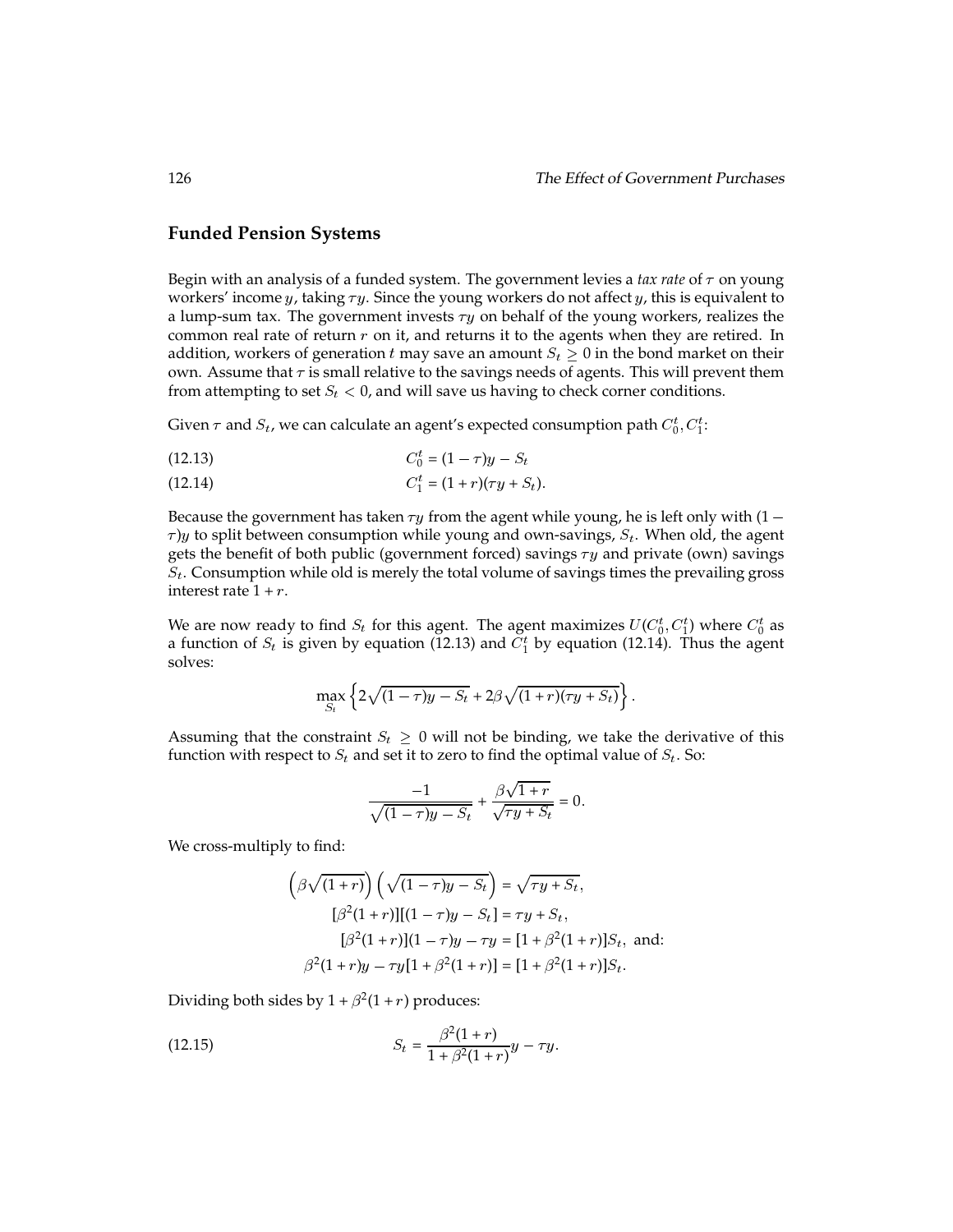12.3 Social Security 127

Substituting back into equations (12.13) and (12.14) gives us optimal consumption choices in each period:

$$
C_0^t = \frac{1}{1 + \beta^2 (1+r)} y,
$$
  
\n
$$
C_1^t = \frac{\beta^2 (1+r)^2}{1 + \beta^2 (1+r)} y.
$$

Notice that the government-forced public savings policy  $\tau$  does not affect the agent's choice of savings. If  $\tau$  increases, the agent will merely decrease his choice of  $S_t$ .

If the government sets  $\tau$  to exactly the agent's desired savings rate, that is:

$$
\tau = \frac{\beta^2 (1+r)}{1 + \beta^2 (1+r)},
$$

then  $S_t = 0$  and all saving is done by the government.

### **Unfunded Pension Systems**

Now we turn our attention to unfunded pension systems (also known as *pay as you go* systems), in which the government taxes the current young workers to pay the current old retirees. The key insight will be that unfunded pension systems will dominate funded pension systems if the population is growing quickly enough.

In period t there are  $N_t$  young workers and  $N_{t-1}$  old retirees who were born in period  $t-1$ and are now old. If the government taxes each young worker an amount  $\tau$  it raises total revenue of:

$$
G=\tau N_t y.
$$

If it distributes this equally among the old, each old agent will get  $G/N_{t-1}$  or:

$$
\frac{G}{N_{t-1}} \equiv g_{t-1} = \tau y \frac{N_t}{N_{t-1}}.
$$

Recall that the population is growing at a rate *n* so that  $N_t = (1 + n)N_{t-1}$ . Hence:

$$
g_{t-1} = \tau y(1+n).
$$

Notice that, since the population growth rate is constant at  $n$ ,  $g_t$  does not vary with time, so we write merely  $g$ .

Consider again the agent's budget constraints as a function of  $\tau$  and  $S_t$ , equations (12.13) and (12.14) above, only now using the unfunded pension system:

$$
C_0^t = (1 - \tau)y - S_t
$$
, and:  
\n $C_1^t = (1 + r)S_t + (1 + n)\tau y$ .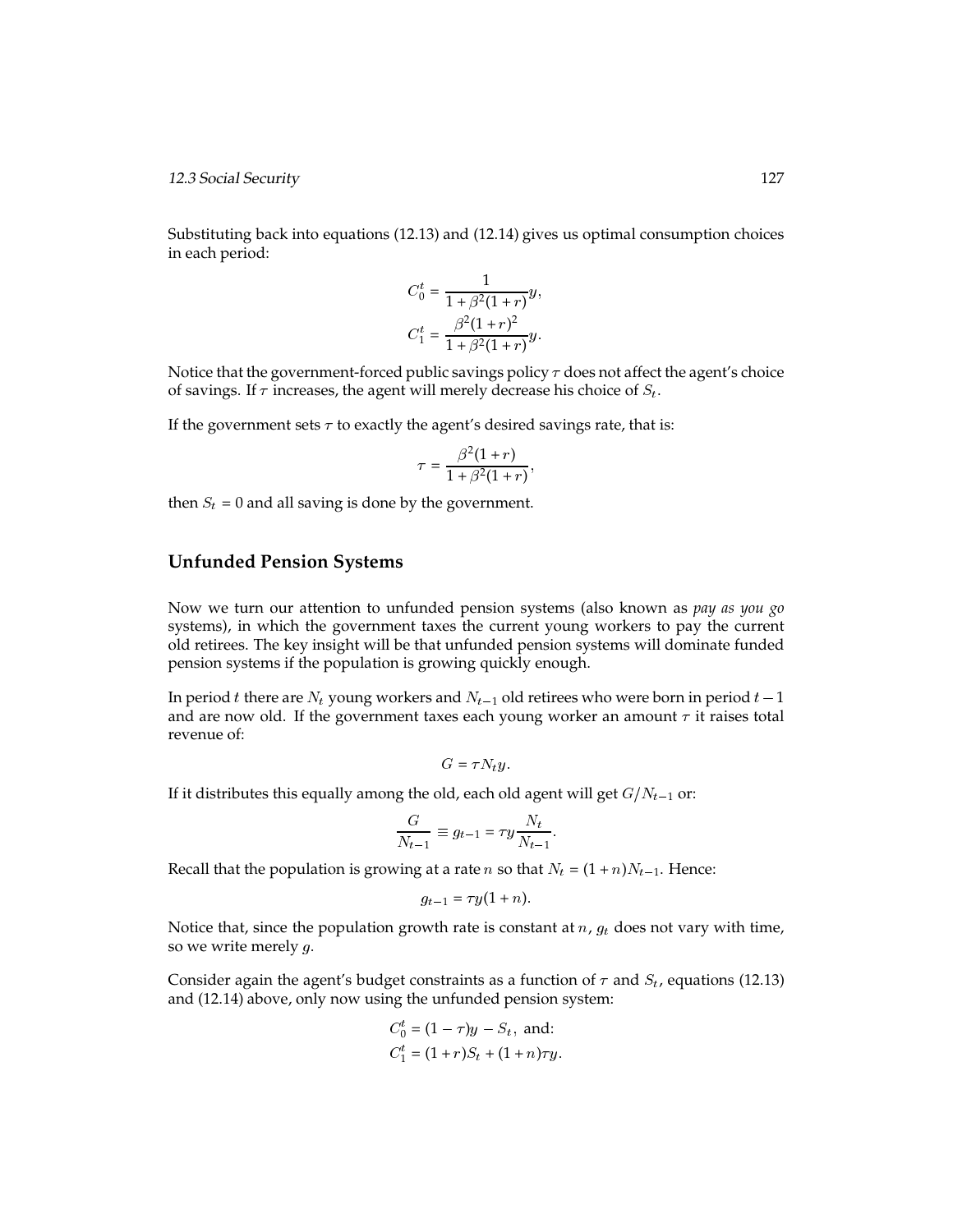We could solve this explicitly for  $S_t$  as a function of  $\tau, y, n, r$  in much the same way that we did above (in fact, this is a good exercise to do on your own), but instead we are will simply provide intuition for the agent's choices.

If  $n \neq r$  then the agent is no longer indifferent between public and private savings. If  $n < r$ , then public savings make the agent worse off. As  $\tau$  increases more and more of the agent's wealth is being used in a relatively low-return activity. Agents would complain bitterly to their government about this (apparent) waste of their money.

On the other hand, if  $n > r$ , then the agent would prefer to save entirely by using the government pension system. Agents would demand that the system be increased until their private savings (in the relatively inefficient bond market) fell to zero.

## **Exercises**

#### **Exercise 12.1 (Easy)**

For each of the following questions provide a brief answer.

- 1. (True, False or Uncertain) All things being equal, there is more total savings under a funded than under an unfunded pension system.
- 2. For the U.S., at the moment, is  $n > r$ ?
- 3. Name three items in the Federal budget that account for more than 20% of all government expenditures (each).

#### **Exercise 12.2 (Easy)**

Assume that every dollar spent by the government augments total output by  $\phi$ , where  $0 <$  $\phi$  < 1. Assume that total private output is fixed at Y and that the government pays for its expenditures with lump-sum taxes. What is the absolute maximum amount of government spending, <sup>G</sup>? At this level, how much does the household consume and invest?

#### **Exercise 12.3 (Moderate)**

For this exercise assume that the representative household lives for only two periods and has preferences over consumption streams  $\{C_0, C_1\}$  given by:

$$
U(C_0)+\beta U(C_1),
$$

where  $\beta = 1/(1 + \rho)$  and  $\rho > 0$ . Here assume that  $U' > 0, U'' < 0$ . The household has a constant endowment stream  ${Y, Y}$  which is not affected by government spending. Any government spending must be paid for by lump-sum taxes on the representative household. There is no capital stock. This is a closed economy. Answer the following questions:

1. Assume that the government spends the same amount  $G$  each period. What is the market-clearing interest rate,  $r_0$ ?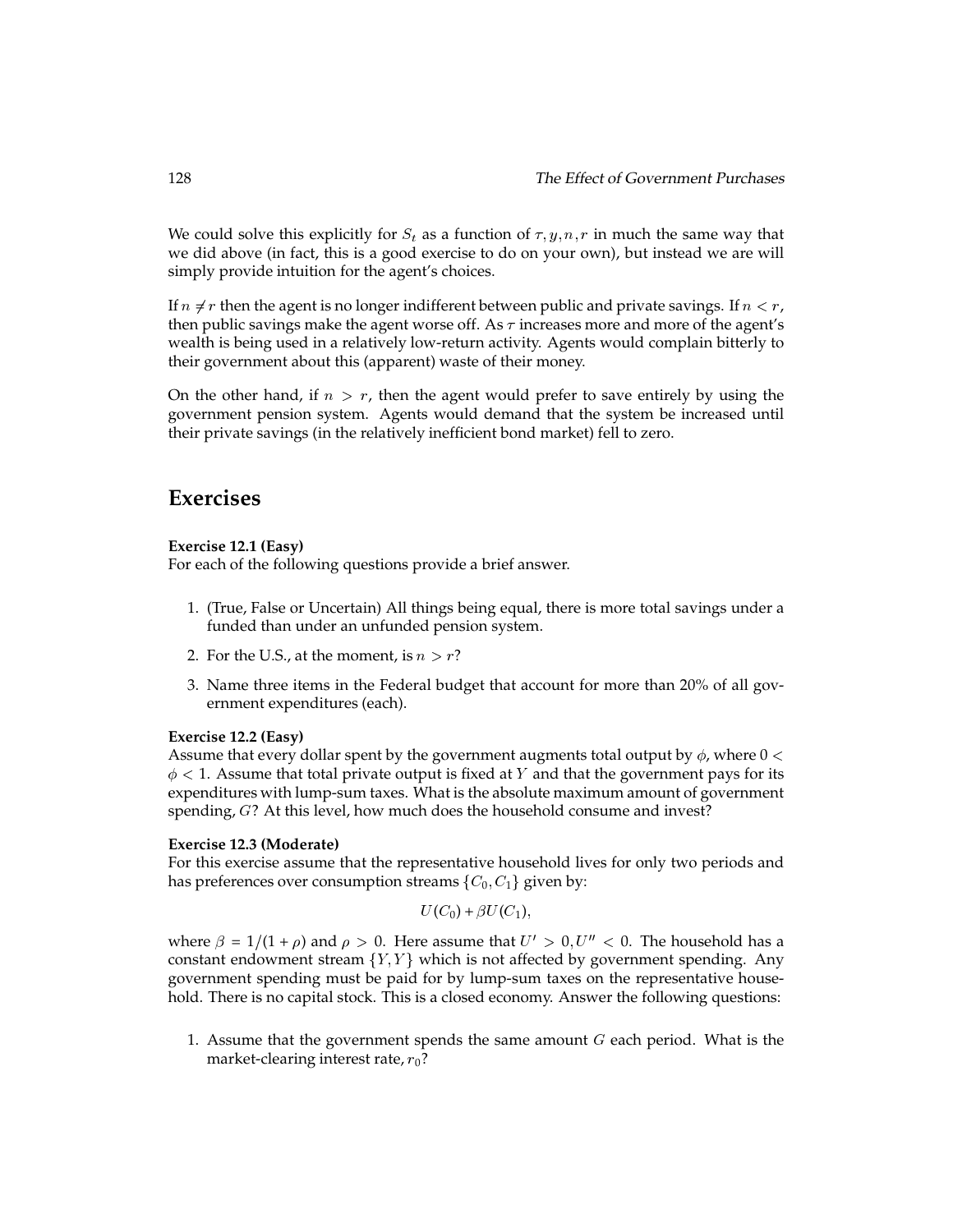#### Exercises 129

- 2. Assume that the government spends different amounts in each period,  $\{G_0, G_1\}$  and that  $G_0 > G_1.$  Now what is the market-clearing interest rate  $r_0^\ast ?$
- 3. Which is greater,  $r_0^*$  or  $r_0$ ? Does this fit with your intuition about the effect of temporary government spending?

#### **Exercise 12.4 (Moderate)**

Consider again the model of Section 12.3 above. Calculate  $S_t$  explicitly when the return on public savings is *n* and the return to private savings is *r*. Assume  $n \neq r$  and  $\tau$  is small.

#### **Exercise 12.5 (Moderate)**

Grace lives for two periods. She has preferences over consumption streams  $c_0, c_1$  of:

$$
u(c_0, c_1) = \ln(c_0) + \beta \ln(c_1),
$$

where  $0 < \beta \leq 1$ . Grace is endowed with one unit of time each period. In the first period, she can divide her time between working in a low-wage job at a wage of  $w = 1$  or attending S hours of school. Grace earns nothing while in school, but she is augmenting her *human capital.* In the second period of life, Grace spends all of her time at her high-wage job, earning  $AK_1$  where  $K_1$  is her human capital and  $A > 1$ . Human capital is augmented by schooling by the simple formula  $K_1 = S$ , so given a choice for S, Grace earns  $1 - S$  while young and AS while old. There is no bond market.

The government is interested in helping Grace go to school. It levies a lump-sum tax of  $G$ on Grace when she is young and uses it to augment her human capital so that  $K_1 = S + \phi G$ where  $\phi > 0$ . Answer the following questions:

- 1. Assume  $G = 0$ . Find Grace's optimal schooling choice S and human capital  $K_1$ .
- 2. Assume  $G > 0$ . Find Grace's optimal schooling choice S and human capital  $K_1$ . Remember that  $K_1$  is affected directly by  $G$ . Show that  $S$  is decreasing in  $G$  and that  $K_1$  is decreasing in G is  $\phi$  < 1.
- 3. Now assume that the human capital augmentation is a a straight subsidy from the government, that is, the government has taxed someone else to pay for Grace's schooling, so she is not taxed at all while young. Now how do  $S$  and  $K_1$  vary with G?